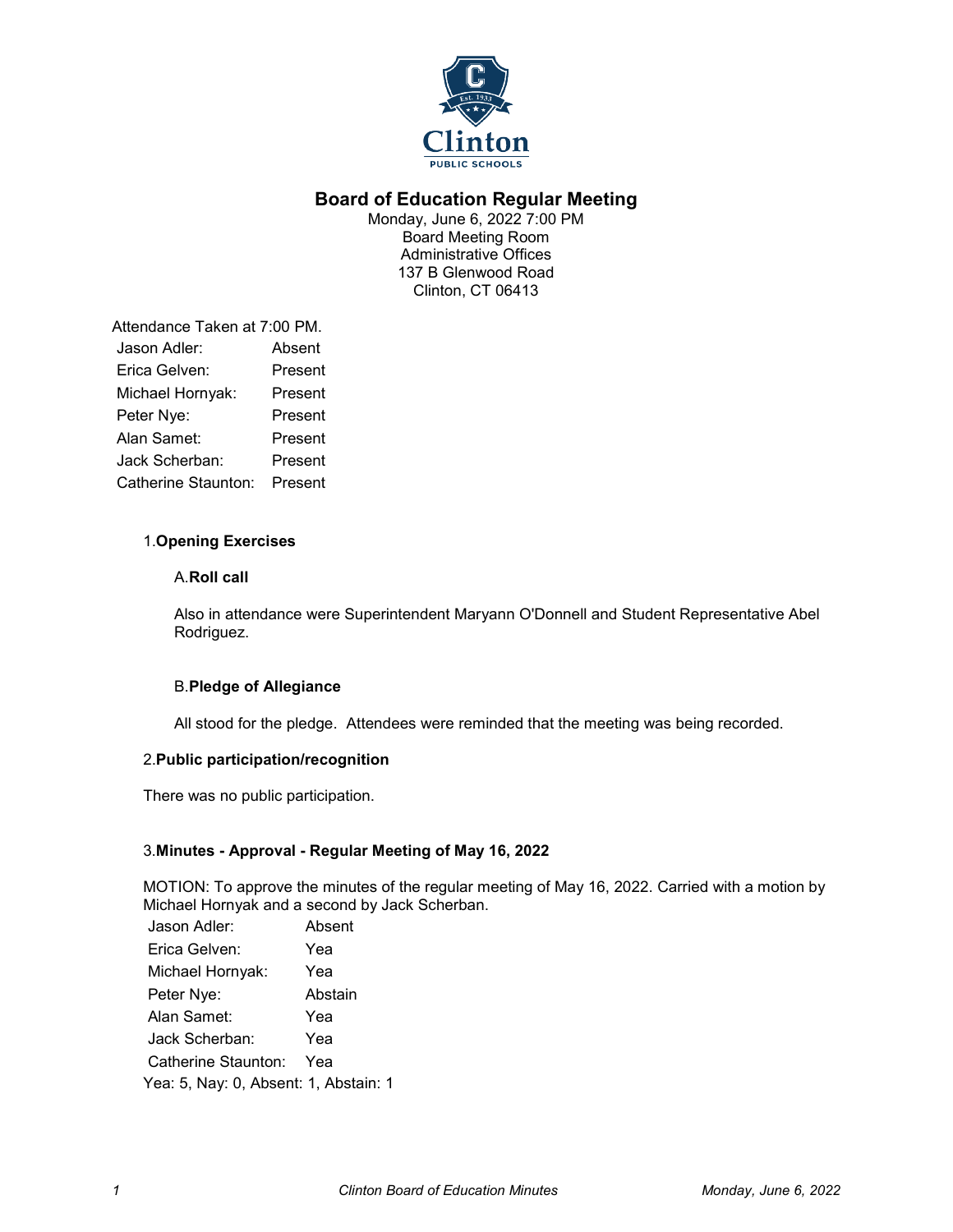# 4.**Communications**

There were no communications.

### 5.**Report of Student Representatives**

A. Rodriguez reported on events at each of the schools. The Morgan School yearbooks have been distributed. The Creative Arts Expo was held on May 26 and on May 31 the juniors went on a field trip to Bushy Hill. Class elections for student government have taken place and A. Rodriguez was congratulated for being elected Vice President of the senior class. The senior and underclassmen award ceremonies were successful and spring sports finals and championships are winding down.

At Jared Eliot School, field trips to Mystic and Holiday Hill took place. A social will be held on June 9 with the theme of "Carnival". The 8th graders were exposed to a nice variety of professions on Career Day and spirit week events are planned as the school year closes out.

At Joel, the ice cream social, chorus concerts, and Marine Science Day were very successful. Like Eliot, Joel has a number of fun spirit week days planned for the end of the year.

The Board thanked A. Rodriguez for his insights during the year and is looking forward to his return as a senior representative next school year.

#### 6.**Administrative Reports**

#### A.**Administrators, Program Directors and Teachers**

### 1.**General Update**

#### B.**Assistant Superintendent's Report**

#### 1.**General Update**

M.. O'Donnell read the report in M. Famglietti's absence. The Valley Shore YMCA has been awarded a grant in the amount of \$83,651 which will be used for the summer SAIL program students to attend the YMCA camp in the afternoon. Students served will include grades K to 4 who are currently receiving tiered intervention in math, English, and/or ELL. The grant will help to provide transportation, lunches, and enrollment of students in the Y's portion of the summer SAIL program.

On June 14, the health and PE teachers at Morgan will receive instructor training in First Aid/CPR. Their certification will allow them to train Morgan students in First Aid/CPR as part of the Health II curriculum.

On June 20, summer curriculum writing sessions with teachers will begin.

The Board was reminded about the Engineering and Advanced Manufacturing open house being held on Tuesday, June 7 and an open house on June 8 for the bilingual transition program.

### C.**Business Manager's Report**

#### 1.**Bills Payable**

In C. Dickey's absence, M. O'Donnell answered questions regarding accounts payable.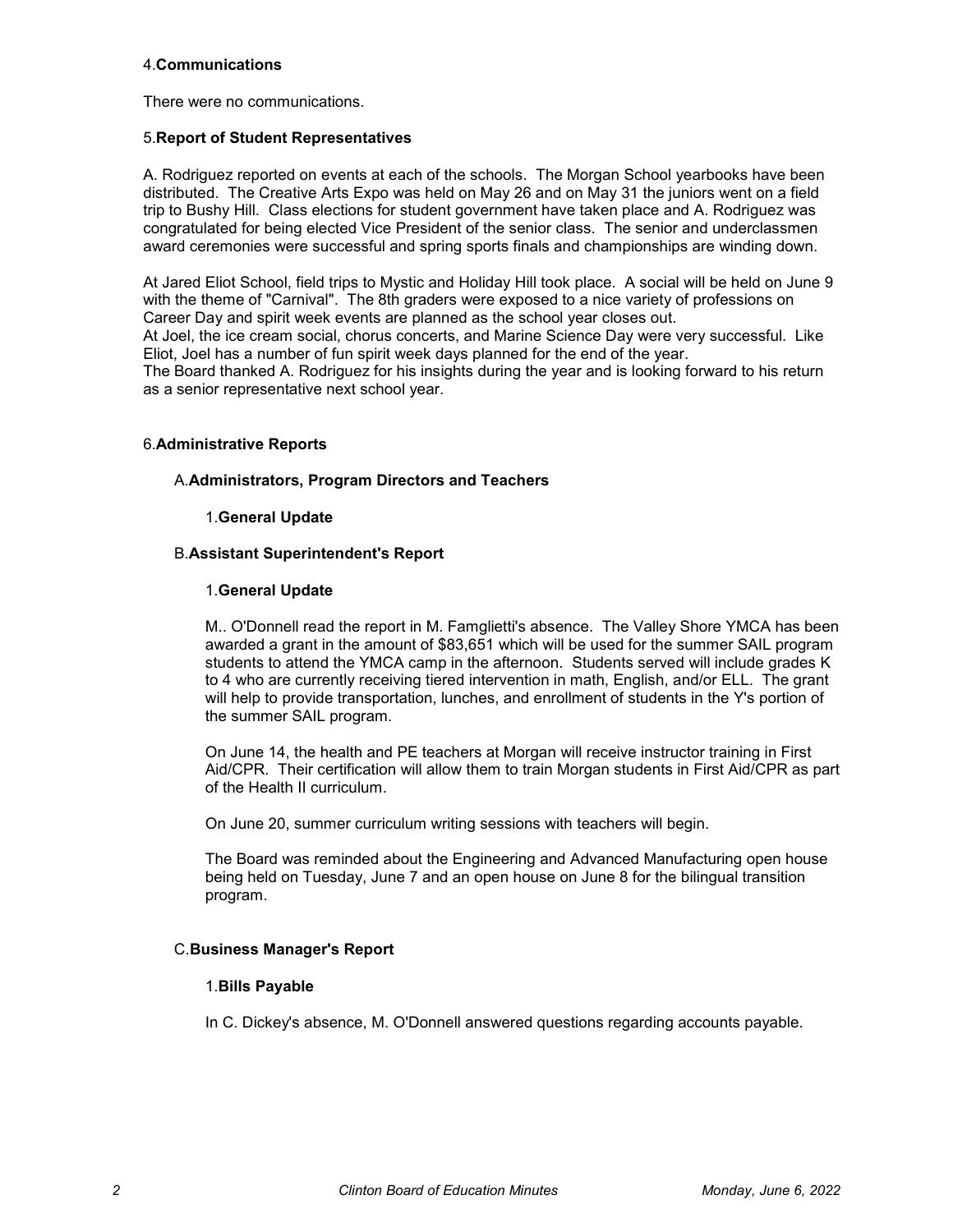# 2.**Review and Possible Approval re: Purchase of Equipment for Eliot Food Service**

M. Hornyak had questions regarding the cost of the sink replacement. M. O'Donnell explained that the contractor's original quote and the Board's previous motion did not include the necessary funding for the purchase and installation of a three-bay sink in the Eliot kitchen. It was inadvertently omitted from the last quote. M. O'Donnell confirmed the need for the additional request and approved and stated that all components should be delivered at the same time and completed by the beginning of the 2022-23 school year.

MOTION: To approve the expenditure of \$11,819.00 from the Eliot Equipment Food Service account to upgrade the sink in the Eliot kitchen. Carried with a motion by Catherine Staunton and a second by Alan Samet.

| Jason Adler:              | Absent |  |
|---------------------------|--------|--|
| Erica Gelven:             | Yea    |  |
| Michael Hornyak:          | Yea    |  |
| Peter Nye:                | Yea    |  |
| Alan Samet:               | Yea    |  |
| Jack Scherban:            | Yea    |  |
| Catherine Staunton:       | Yea    |  |
| Yea: 6, Nay: 0, Absent: 1 |        |  |

#### 3.**Capital Extension Request**

M.O'Donnell provided the Board with information on several capital project accounts that will be carried into the new school year. The accounts are due to expire on June 30 and contain funds for planned projects that will not be finished by June 30. A question was asked about the amount for HVAC and also about the locations of some of the work. M. O'Donnell stated she would clarify and provide that information to the Board.

#### 4.**General Update**

### 7.**Superintendent's Report**

### A.**List of Potential Morgan 2022 Graduates**

The Board was provided a list of potential graduates for the 2021-22 school year. Board members who want to attend graduation were directed to contact the Superintendent.

### B.**College Attendance & Acceptance Report**

M. O'Donnell provided a summary of the college acceptance and attendance plans for the Class of 2022. The number of students heading into college, careers, and the technical trades remains fairly consistent with past years, with a slight uptick in the number of students going directly into the workforce.

The college acceptances report indicated a strong number of acceptances and great opportunities for students.

#### C.**Goals Update**

M. O'Donnell provided an end-of-year update related to the progress and achievement of the district goals for 2021-22. The Superintendent discussed some of the goals addressed including NEASC Accreditation, student academic support, health during Covid-19, universal screening, social/emotional and mental health, rebranding initiatives, and work in equity and inclusive practices. Grant funding was maximized to potentially reduce costs and meet district needs.